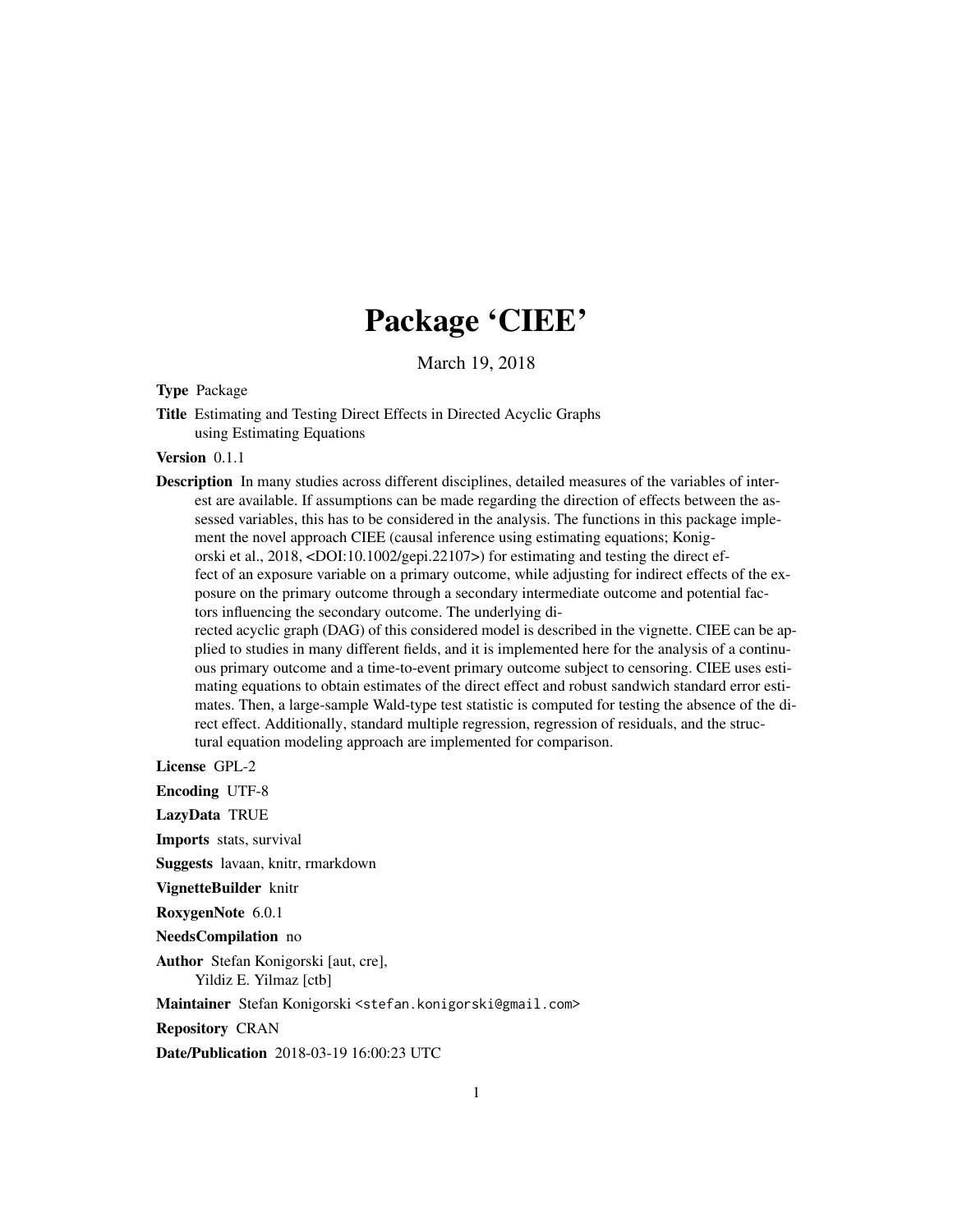# <span id="page-1-0"></span>R topics documented:

| Index |  |
|-------|--|

<span id="page-1-1"></span>bootstrap\_se *Bootstrap standard error estimates*

# Description

Function to obtain bootstrap standard error estimates for the parameter estimates of the [get\\_estimates](#page-7-1) function, under the generalized linear model (GLM) or accelerated failure time (AFT) setting for the analysis of a normally-distributed or censored time-to-event primary outcome.

# Usage

```
bootstrap_se(setting = "GLM", BS_rep = 1000, Y = NULL, X = NULL,
 K = NULL, L = NULL, C = NULL)
```
# Arguments

| setting | String with value "GLM" or "AFT" indicating whether standard error estimates are<br>obtained for a normally-distributed ("GLM") or censored time-to-event ("AFT")<br>primary outcome Y. |
|---------|-----------------------------------------------------------------------------------------------------------------------------------------------------------------------------------------|
| BS_rep  | Integer indicating the number of bootstrap samples that are drawn.                                                                                                                      |
| Y       | Numeric input vector for the primary outcome.                                                                                                                                           |
| X       | Numeric input vector for the exposure variable.                                                                                                                                         |
| K       | Numeric input vector for the intermediate outcome.                                                                                                                                      |
| L       | Numeric input vector for the observed confounding factor.                                                                                                                               |
| C       | Numeric input vector for the censoring indicator under the AFT setting (must be<br>coded $0 =$ censored, $1 =$ uncensored).                                                             |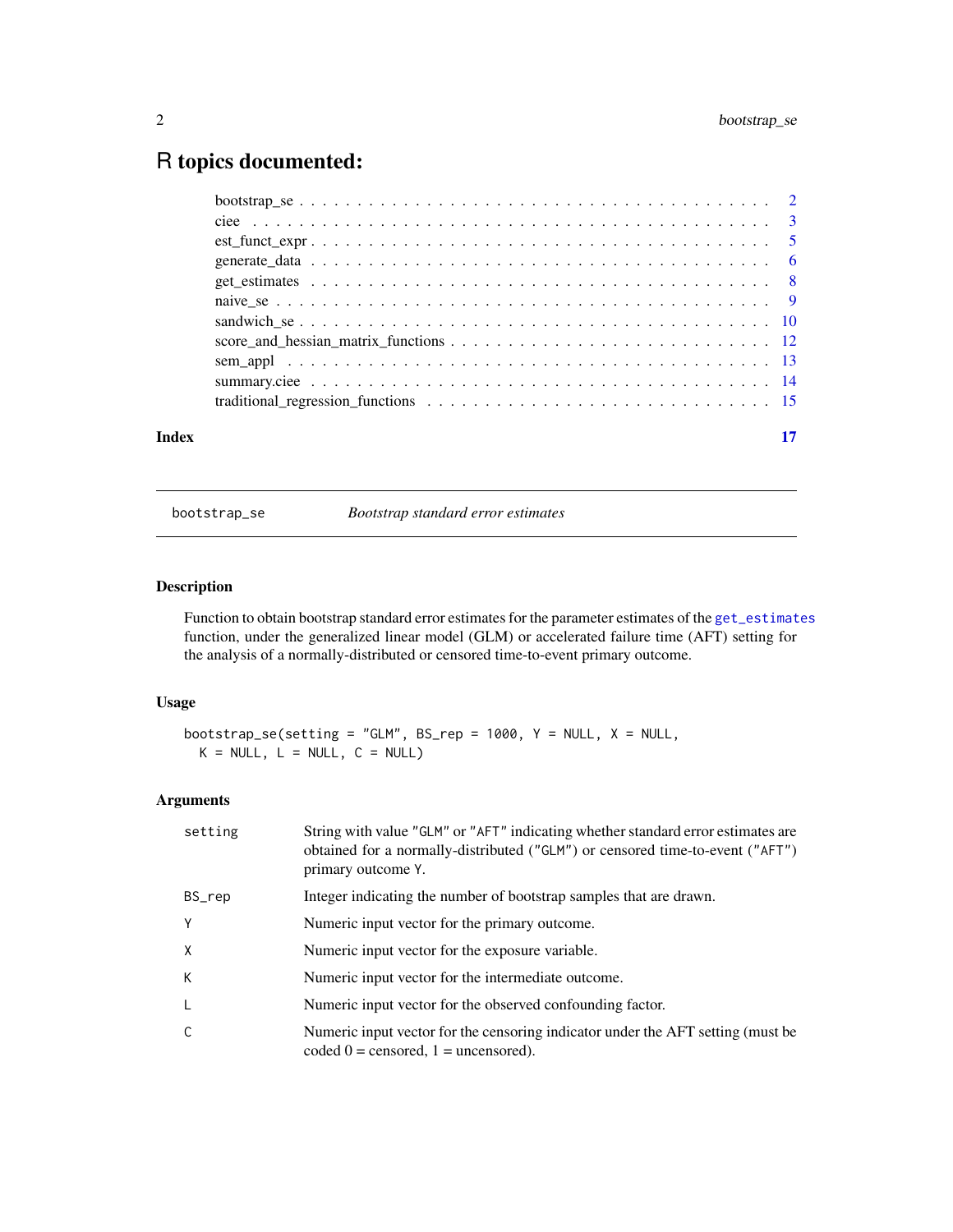<span id="page-2-0"></span>ciee 3

#### Details

Under the GLM setting for the analysis of a normally-distributed primary outcome Y, bootstrap standard error estimates are obtained for the estimates of the parameters  $\alpha_0,\alpha_1,\alpha_2,\alpha_3,\sigma_1^2,\alpha_4,\alpha_{XY},\sigma_2^2$ in the models

$$
Y = \alpha_0 + \alpha_1 \cdot K + \alpha_2 \cdot X + \alpha_3 \cdot L + \epsilon_1, \epsilon_1 \sim N(0, \sigma_1^2)
$$

$$
Y^* = Y - \overline{Y} - \alpha_1 \cdot (K - \overline{K})
$$

$$
Y^* = \alpha_0 + \alpha_{XY} \cdot X + \epsilon_2, \epsilon_2 \sim N(0, \sigma_2^2),
$$

accounting for the additional variability from the 2-stage approach.

Under the AFT setting for the analysis of a censored time-to-event primary outcome, bootstrap standard error estimates are similarly obtained of the parameter estimates of  $\alpha_0,\alpha_1,\alpha_2,\alpha_3,\sigma_1,\alpha_4,\alpha_{XY},\sigma_2^2$ 

#### Value

Returns a vector with the bootstrap standard error estimates of the parameter estimates.

#### Examples

```
dat <- generate_data(setting = "GLM", n = 100)
# For illustration use here only 100 bootstrap samples, recommended is using 1000
bootstrap_se(setting = "GLM", BS_rep = 100, Y = \text{dat$Y, X = \text{dat$X,}}K = dat$K, L = dat$L)
```
<span id="page-2-1"></span>ciee *CIEE: Causal inference based on estimating equations*

#### <span id="page-2-2"></span>**Description**

Functions to perform CIEE under the GLM or AFT setting: [ciee](#page-2-1) obtains point and standard error estimates of all parameter estimates, and p-values for testing the absence of effects; [ciee\\_loop](#page-2-2) performs [ciee](#page-2-1) in separate analyses of multiple exposure variables with the same outcome measures and factors ond only returns point estimates, standard error estimates and p-values for the exposure variables. Both functions can also compute estimates and p-values from the two traditional regression methods and from the structural equation modeling method.

#### Usage

```
ciee(setting = "GLM", estimates = c("ee", "mult_reg", "res_reg", "sem"),ee<sub>_Se</sub> = c("sandwich"), BS_rep = NULL, Y = NULL, X = NULL, K = NULL,
 L = NULL, C = NULL)cice\_loop(setting = "GLM", estimates = c("ee", "mult_reg", "res_reg","sem"), ee_se = c("sandwich"), BS_{rep} = NULL, Y = NULL, X = NULL,
  K = NULL, L = NULL, C = NULL)
```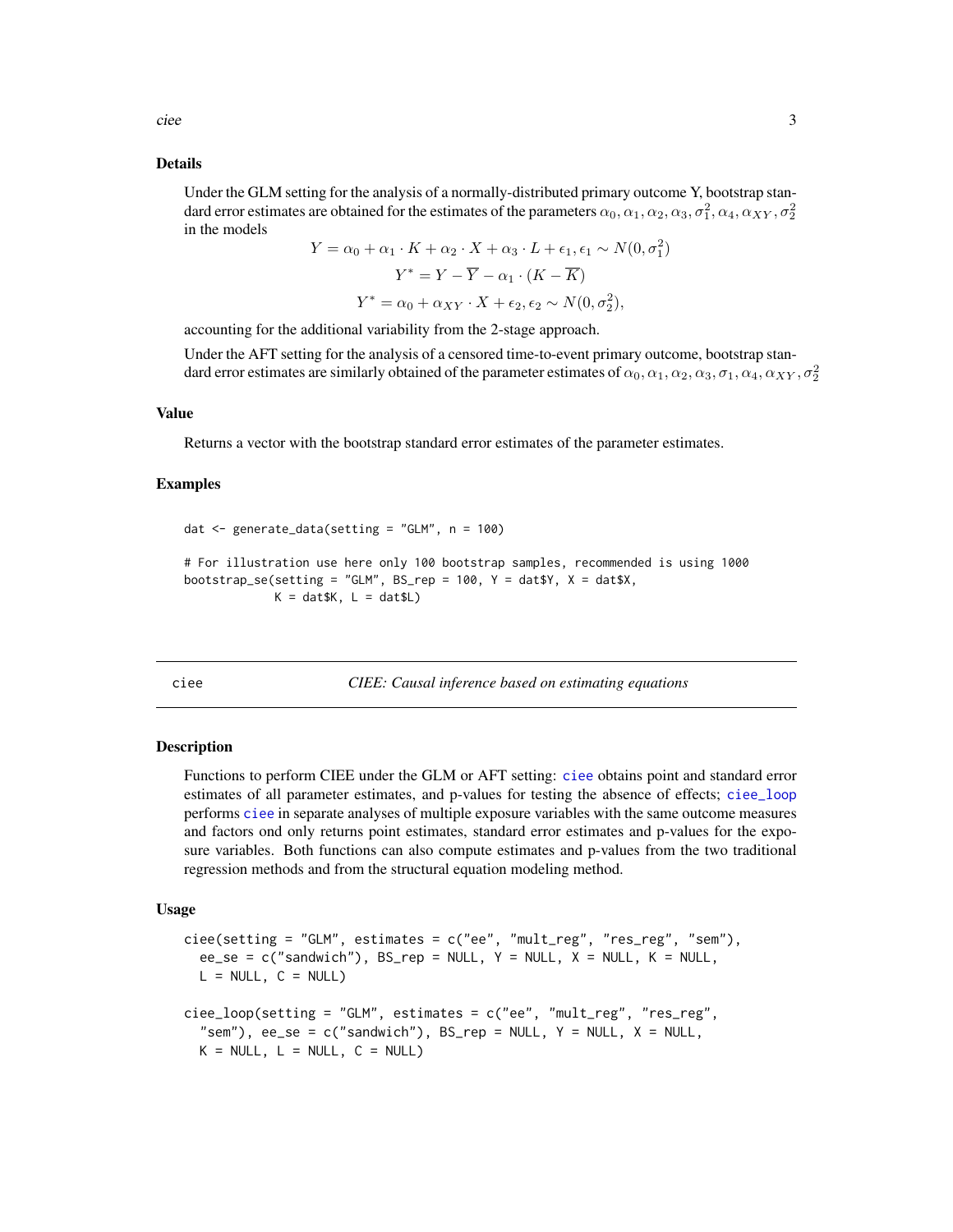<span id="page-3-0"></span>

| setting   | String with value "GLM" or "AFT" indicating whether a normally-distributed<br>("GLM") or censored time-to-event ("AFT") primary outcome Y is analyzed.                                                                                                                                                                                                                                                                                 |
|-----------|----------------------------------------------------------------------------------------------------------------------------------------------------------------------------------------------------------------------------------------------------------------------------------------------------------------------------------------------------------------------------------------------------------------------------------------|
| estimates | String vector with possible values "ee", "mult_reg", "res_reg", "sem" indi-<br>cating which methods are computed. "ee" computes CIEE, "mult_reg" the<br>traditional multiple regression method, "res_reg" the traditional regression of<br>residuals method, and "sem" the structural equation modeling approach. Multi-<br>ple methods can be specified.                                                                              |
| ee_se     | String with possible values "sandwich", "bootstrap", "naive" indicating how<br>the standard error estimates of the parameter estiamtes are computed for CIEE<br>approach. "sandwich" computes the robust sandwich estimates (default, rec-<br>ommended), "bootstrap" the bootstrap estimates and "naive" the naive unad-<br>justed standard error estimates (not recommended, only for comparison). One<br>method has to be specified. |
| BS_rep    | Integer indicating the number of bootstrap samples that are drawn (recommended<br>1000) if bootstrap standard errors are computed.                                                                                                                                                                                                                                                                                                     |
| Y         | Numeric input vector for the primary outcome.                                                                                                                                                                                                                                                                                                                                                                                          |
| X         | Numeric input vector for the exposure variable if the ciee function is used; or<br>numeric input dataframe containing the exposure variables as columns if the<br>ciee_loop function is used.                                                                                                                                                                                                                                          |
| K         | Numeric input vector for the intermediate outcome.                                                                                                                                                                                                                                                                                                                                                                                     |
| L         | Numeric input vector for the observed confounding factor.                                                                                                                                                                                                                                                                                                                                                                              |
| C         | Numeric input vector for the censoring indicator under the AFT setting (must be<br>coded $0 =$ censored, $1 =$ uncensored).                                                                                                                                                                                                                                                                                                            |

# Details

For the computation of CIEE, point estimates of the parameters are obtained using the [get\\_estimates](#page-7-1) function. Robust sandwich (recommended), bootstrap, or naive standard error estimates of the parameter estimates are obtained using the [sandwich\\_se](#page-9-1), [bootstrap\\_se](#page-1-1) or [naive\\_se](#page-8-1) function. Large-sample Wald-type tests are performed for testing the absence of effects, using either the robust sandwich or bootstrap standard errors.

Regarding the traditional regression methods, the multiple regression or regression of residual approaches can be computed using the [mult\\_reg](#page-14-1) and [res\\_reg](#page-14-1) functions. Finally, the structural equation modeling approachcan be performed using the [sem\\_appl](#page-12-1) function.

#### Value

Object of class ciee, for which the summary function [summary.ciee](#page-13-1) is implemented. [ciee](#page-2-1) returns a list containing the point and standard error estimates of all parameters as well as p-values from hypothesis tests of the absence of effects, for each specified approach. [ciee\\_loop](#page-2-2) returns a list containing the point and standard error estimates only of the exposure variables as well as p-values from hypothesis tests of the absence of effects, for each specified approach.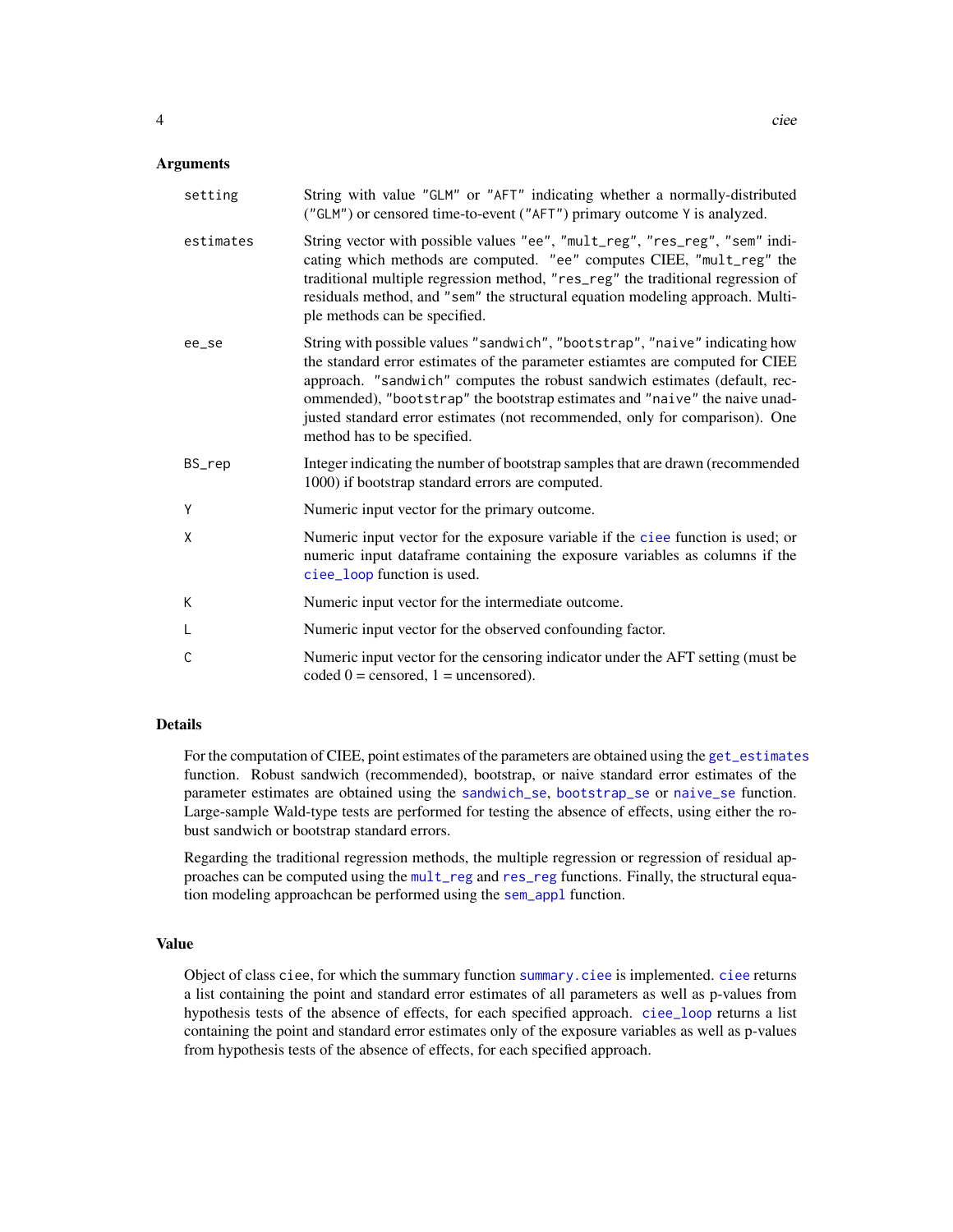# <span id="page-4-0"></span>est\_funct\_expr 5

# Examples

```
# Generate data under the GLM setting with default values
\text{maf} \leq -0.2n < - 100dat \leq generate_data(n = n, maf = maf)
datX \leq data.frame(X = dat$X)
names(datX)[1] <- "X1"
# Add 9 more exposure variables names X2, ..., X10 to X
for (i in 2:10){
  X \le - stats::rbinom(n, size = 2, prob = maf)
  datX$X <- X
  names(datX)[i] <- paste("X", i, sep="")
}
# Perform analysis of one exposure variable using all four methods
cice(Y = datSY, X = datX$X1, K = dat$K, L = dat$L)# Perform analysis of all exposure variables only for CIEE
ciee_loop(estimates = "ee", Y = \text{dat$Y, X = \text{dat}X, K = \text{dat$K, L = \text{dat$L$}}
```
<span id="page-4-1"></span>est\_funct\_expr *Estimating functions.*

# Description

Function to compute logL1 and logL2 under the GLM and AFT setting for the analysis of a normally-distributed and of a censored time-to-event primary outcome. logL1 and logL2 are functions which underlie the estimating functions of CIEE for the derivation of point estimates and standard error estimates. [est\\_funct\\_expr](#page-4-1) computes their expression, which is then further used in the functions [deriv\\_obj](#page-11-1), [ciee](#page-2-1) and [ciee\\_loop](#page-2-2).

#### Usage

```
est_funct_expr(setting = "GLM")
```
#### Arguments

setting String with value "GLM" or "AFT" indicating whether the expression of logL1 and logL2 is computed under the GLM or AFT setting.

#### Details

Under the GLM setting for the analysis of a normally-distributed primary outcome Y, the goal is to obtain estimates for the pararameters  $\alpha_0, \alpha_1, \alpha_2, \alpha_3, \sigma_1^2, \alpha_4, \alpha_{XY}, \sigma_2^2$  under the model

$$
Y = \alpha_0 + \alpha_1 \cdot K + \alpha_2 \cdot X + \alpha_3 \cdot L + \epsilon_1, \epsilon_1 \sim N(0, \sigma_1^2)
$$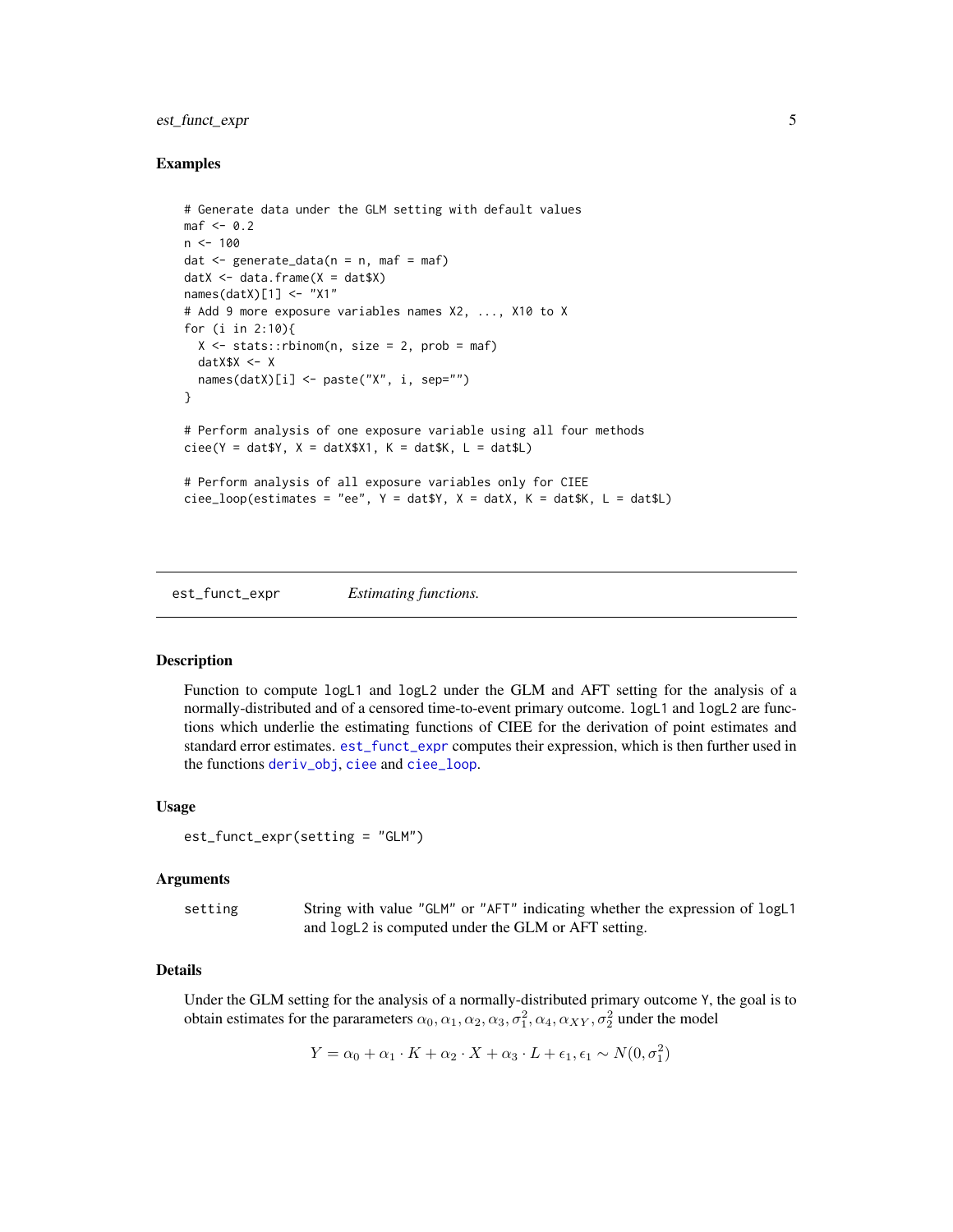$$
Y^* = Y - \overline{Y} - \alpha_1 \cdot (K - \overline{K})
$$

$$
Y^* = \alpha_0 + \alpha_{XY} \cdot X + \epsilon_2, \epsilon_2 \sim N(0, \sigma_2^2)
$$

<span id="page-5-0"></span>logL1 underlies the estimating functions for the derivation of the first 5 parameters  $\alpha_0, \alpha_1, \alpha_2, \alpha_3, \sigma_1^2$ and logL2 underlies the estimating functions for the derivation of the last 3 parameters  $\alpha_4, \alpha_{XY}, \sigma_2^2$ .

Under the AFT setting for the analysis of a censored time-to-event primary outcome Y, the goal is to obtain estimates of the parameters  $\alpha_0, \alpha_1, \alpha_2, \alpha_3, \sigma_1, \alpha_4, \alpha_{XY}, \sigma_2^2$ . Here, logL1 similarly underlies the estimating functions for the derivation of the first 5 parameters and logL2 underlies the estimating functions for the derivation of the last 3 parameters.

logL1, logL2 equal the log-likelihood functions (logL2 given that  $\alpha_1$  is known). For more details and the underlying model, see the vignette.

#### Value

Returns a list containing the expression of the functions logL1 and logL2.

#### Examples

```
est_funct_expr(setting = "GLM")
est_funct_expr(setting = "AFT")
```
generate\_data *Data generation function*

#### Description

Function to generate data with n observations of a primary outcome Y, secondary outcome K, exposure X, and measured as well as unmeasured confounders L and U, where the primary outcome is a quantitative normally-distributed variable (setting = "GLM") or censored time-to-event outcome under an accelerated failure time (AFT) model (setting = "AFT"). Under the AFT setting, the observed time-to-event variable T=exp(Y) as well as the censoring indicator C are also computed. X is generated as a genetic exposure variable in the form of a single nucleotide variant (SNV) in 0-1-2 additive coding with minor allele frequency maf. X can be generated independently of U (X\_orth\_U  $=$  TRUE) or dependent on U (X\_orth\_U = FALSE). For more details regarding the underlying model, see the vignette.

#### Usage

generate\_data(setting = "GLM",  $n = 1000$ , maf = 0.2, cens = 0.3,  $a = NULL$ ,  $b = NULL$ ,  $aXK = 0.2$ ,  $aXY = 0.1$ ,  $aXL = 0$ ,  $aKY = 0.3$ ,  $aLK = 0$ ,  $aLY = 0$ ,  $aUY = 0$ ,  $aUL = 0$ ,  $mu_X = NULL$ ,  $sd_X = NULL$  $X_orth\_U = TRUE, mu\_U = 0, sd\_U = 1, mu_K = 0, sd_K = 1, mu_L = 0,$  $sd_L = 1$ ,  $mu_Y = 0$ ,  $sd_Y = 1$ )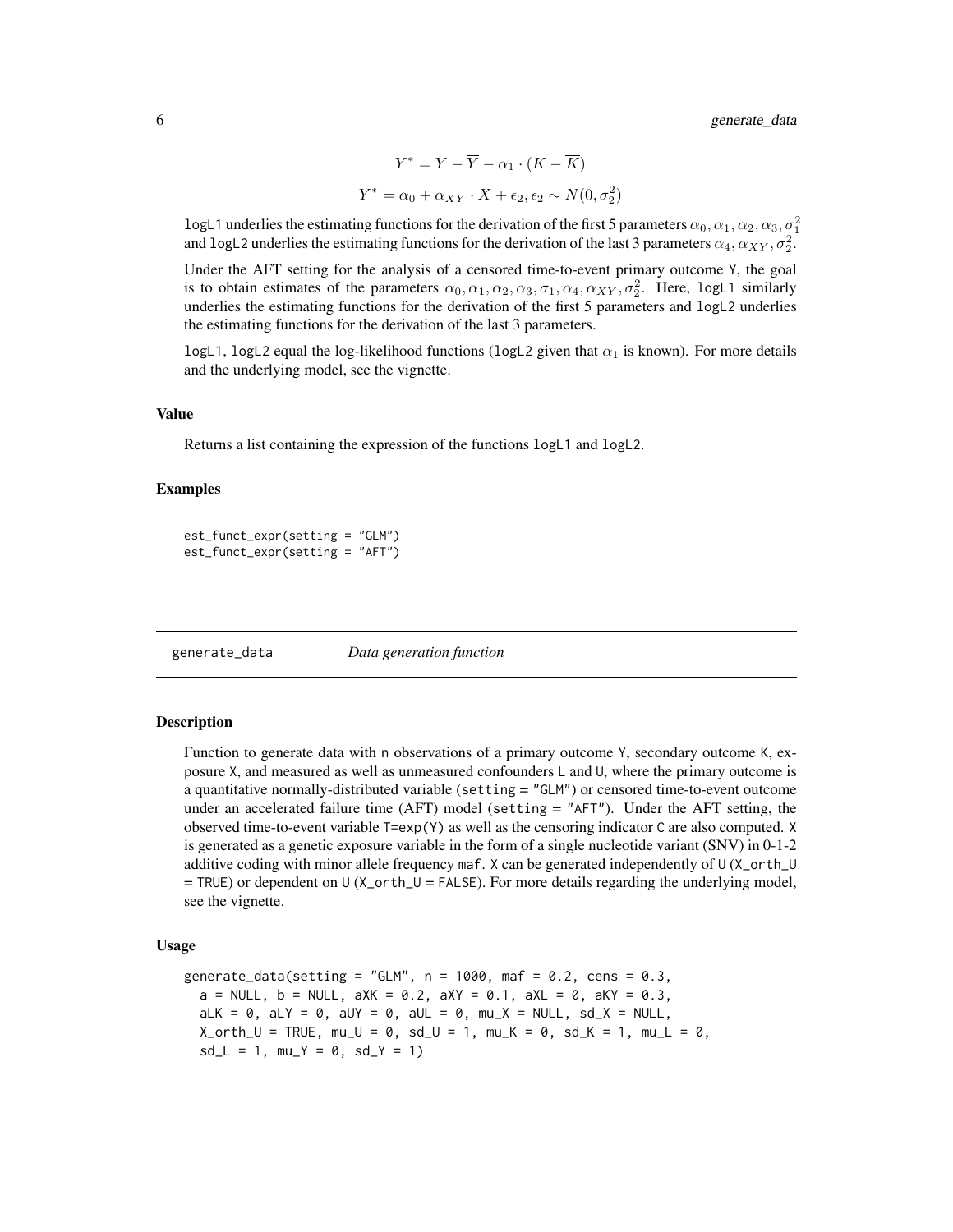# Arguments

| setting  | String with value "GLM" or "AFT" indicating whether the primary outcome is<br>generated as a normally-distributed quantitative outcome ("GLM") or censored<br>time-to-event outcome ("AFT").                                                                                                                                                         |
|----------|------------------------------------------------------------------------------------------------------------------------------------------------------------------------------------------------------------------------------------------------------------------------------------------------------------------------------------------------------|
| n        | Numeric. Sample size.                                                                                                                                                                                                                                                                                                                                |
| maf      | Numeric. Minor allele frequency of the genetic exposure variable.                                                                                                                                                                                                                                                                                    |
| cens     | Numeric. Desired percentage of censored individuals and has to be specified<br>under the AFT setting. Note that the actual censoring rate is generated through<br>specification of the parameters a and b, and cens is mostly used as a check<br>whether the desired censoring rate is obtained through a and b (otherwise, a<br>warning is issued). |
| a        | Integer for generating the desired censoring rate under the AFT setting. Has to<br>be specified under the AFT setting.                                                                                                                                                                                                                               |
| b        | Integer for generating the desired censoring rate under the AFT setting. Has to<br>be specified under the AFT setting.                                                                                                                                                                                                                               |
| aXK      | Numeric. Size of the effect of X on K.                                                                                                                                                                                                                                                                                                               |
| aXY      | Numeric. Size of the effect of X on Y.                                                                                                                                                                                                                                                                                                               |
| aXL      | Numeric. Size of the effect of X on L.                                                                                                                                                                                                                                                                                                               |
| aKY      | Numeric. Size of the effect of K on Y.                                                                                                                                                                                                                                                                                                               |
| aLK      | Numeric. Size of the effect of L on K.                                                                                                                                                                                                                                                                                                               |
| aLY      | Numeric. Size of the effect of $L$ on $Y$ .                                                                                                                                                                                                                                                                                                          |
| aUY      | Numeric. Size of the effect of U on Y.                                                                                                                                                                                                                                                                                                               |
| aUL      | Numeric. Size of the effect of U on L.                                                                                                                                                                                                                                                                                                               |
| $mu_X$   | Numeric. Expected value of X.                                                                                                                                                                                                                                                                                                                        |
| $sd_X$   | Numeric. Standard deviation of X.                                                                                                                                                                                                                                                                                                                    |
| X_orth_U | Logical. Indicator whether X should be generated independently of U (X_orth_U<br>$=$ TRUE) or dependent on U (X_orth_U = FALSE).                                                                                                                                                                                                                     |
| $mu_U$   | Numeric. Expected value of U.                                                                                                                                                                                                                                                                                                                        |
| sd_U     | Numeric. Standard deviation of U.                                                                                                                                                                                                                                                                                                                    |
| $mu_K$   | Numeric. Expected value of K.                                                                                                                                                                                                                                                                                                                        |
| sd_K     | Numeric. Standard deviation of K.                                                                                                                                                                                                                                                                                                                    |
| $mu_L$   | Numeric. Expected value of L.                                                                                                                                                                                                                                                                                                                        |
| sd_L     | Numeric. Standard deviation of L.                                                                                                                                                                                                                                                                                                                    |
| $mu_Y$   | Numeric. Expected value of Y.                                                                                                                                                                                                                                                                                                                        |
| sd_Y     | Numeric. Standard deviation of Y.                                                                                                                                                                                                                                                                                                                    |

# Value

A dataframe containing n observations of the variables Y, K, X, L, U. Under the AFT setting, T=exp(Y) and the censoring indicator  $C(0 =$  censored,  $1 =$  uncensored) are also computed.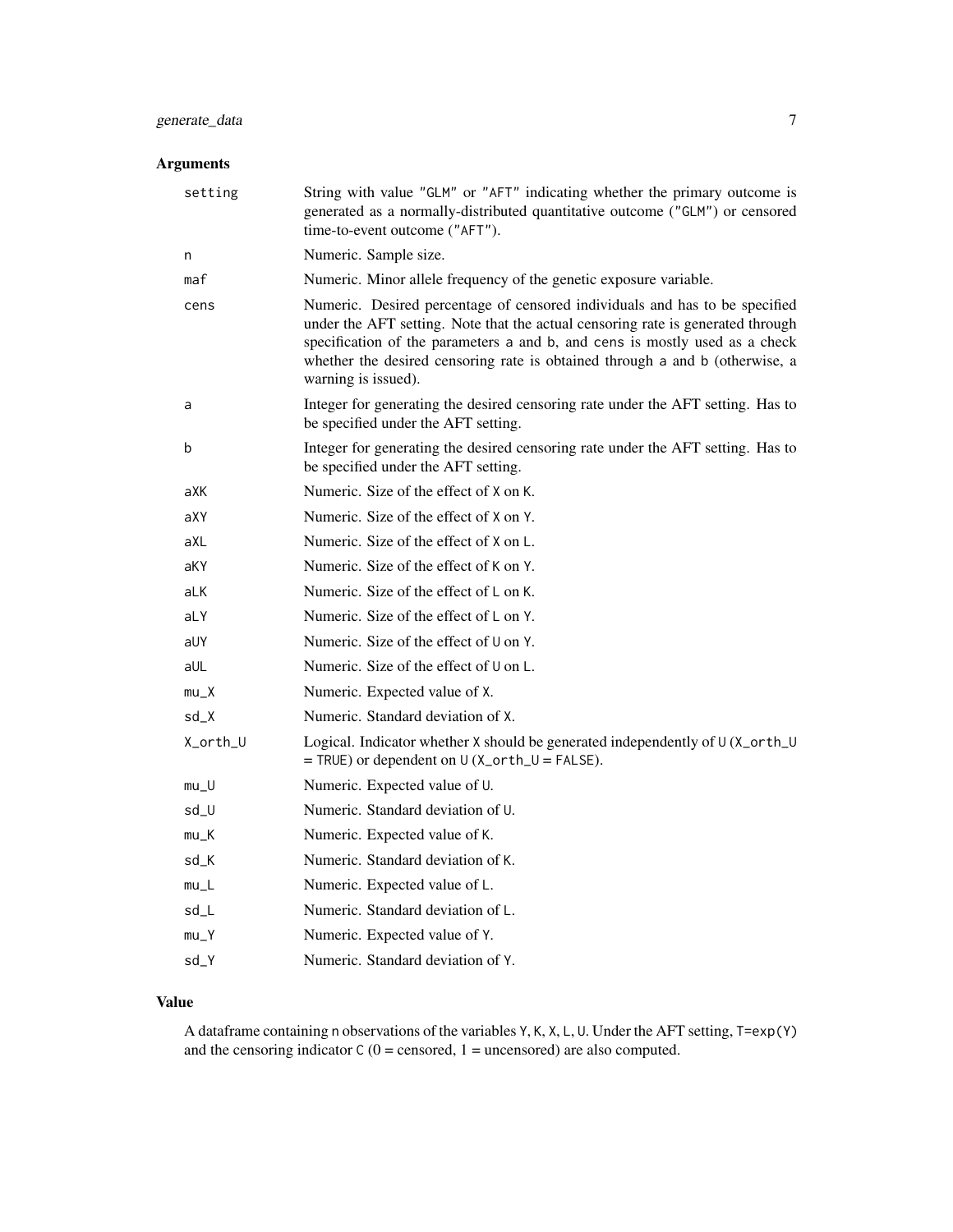#### Examples

```
# Generate data under the GLM setting with default values
dat_GLM <- generate_data()
head(dat_GLM)
# Generate data under the AFT setting with default values
dat_AFT <- generate_data(setting = "AFT", a = 0.2, b = 4.75)
head(dat_AFT)
```
<span id="page-7-1"></span>get\_estimates *CIEE parameter point estimates*

# Description

Function to perform CIEE to obtain point estimates under the GLM or AFT setting for the analysis of a normally-distributed or censored time-to-event primary outcome.

#### Usage

```
get\_estimates(setting = "GLM", Y = NULL, X = NULL, K = NULL, L = NULL,C = NULL
```
#### Arguments

| setting  | String with value "GLM" or "AFT" indicating whether CIEE point estimates are<br>obtained for a normally-distributed ("GLM") or censored time-to-event ("AFT")<br>primary outcome Y. |
|----------|-------------------------------------------------------------------------------------------------------------------------------------------------------------------------------------|
| Y        | Numeric input vector for the primary outcome.                                                                                                                                       |
| $\times$ | Numeric input vector for the exposure variable.                                                                                                                                     |
| К        | Numeric input vector for the intermediate outcome.                                                                                                                                  |
| -L       | Numeric input vector for the observed confounding factor.                                                                                                                           |
| C        | Numeric input vector for the censoring indicator under the AFT setting (must be<br>coded $0 =$ censored, $1 =$ uncensored).                                                         |

# Details

Under the GLM setting for the analysis of a normally-distributed primary outcome Y, estimates of the parameters  $\alpha_0, \alpha_1, \alpha_2, \alpha_3, \sigma_1^2, \alpha_4, \alpha_{XY}, \sigma_2^2$  are obtained by constructing estimating equations for the models

$$
Y = \alpha_0 + \alpha_1 \cdot K + \alpha_2 \cdot X + \alpha_3 \cdot L + \epsilon_1, \epsilon_1 \sim N(0, \sigma_1^2)
$$

$$
Y^* = Y - \overline{Y} - \alpha_1 \cdot (K - \overline{K})
$$

$$
Y^* = \alpha_0 + \alpha_{XY} \cdot X + \epsilon_2, \epsilon_2 \sim N(0, \sigma_2^2).
$$

Under the AFT setting for the analysis of a censored time-to-event primary outcome, estimates of the parameters  $\alpha_0, \alpha_1, \alpha_2, \alpha_3, \sigma_1, \alpha_4, \alpha_{XY}, \sigma_2^2$  are obtained by constructing similar estimating

<span id="page-7-0"></span>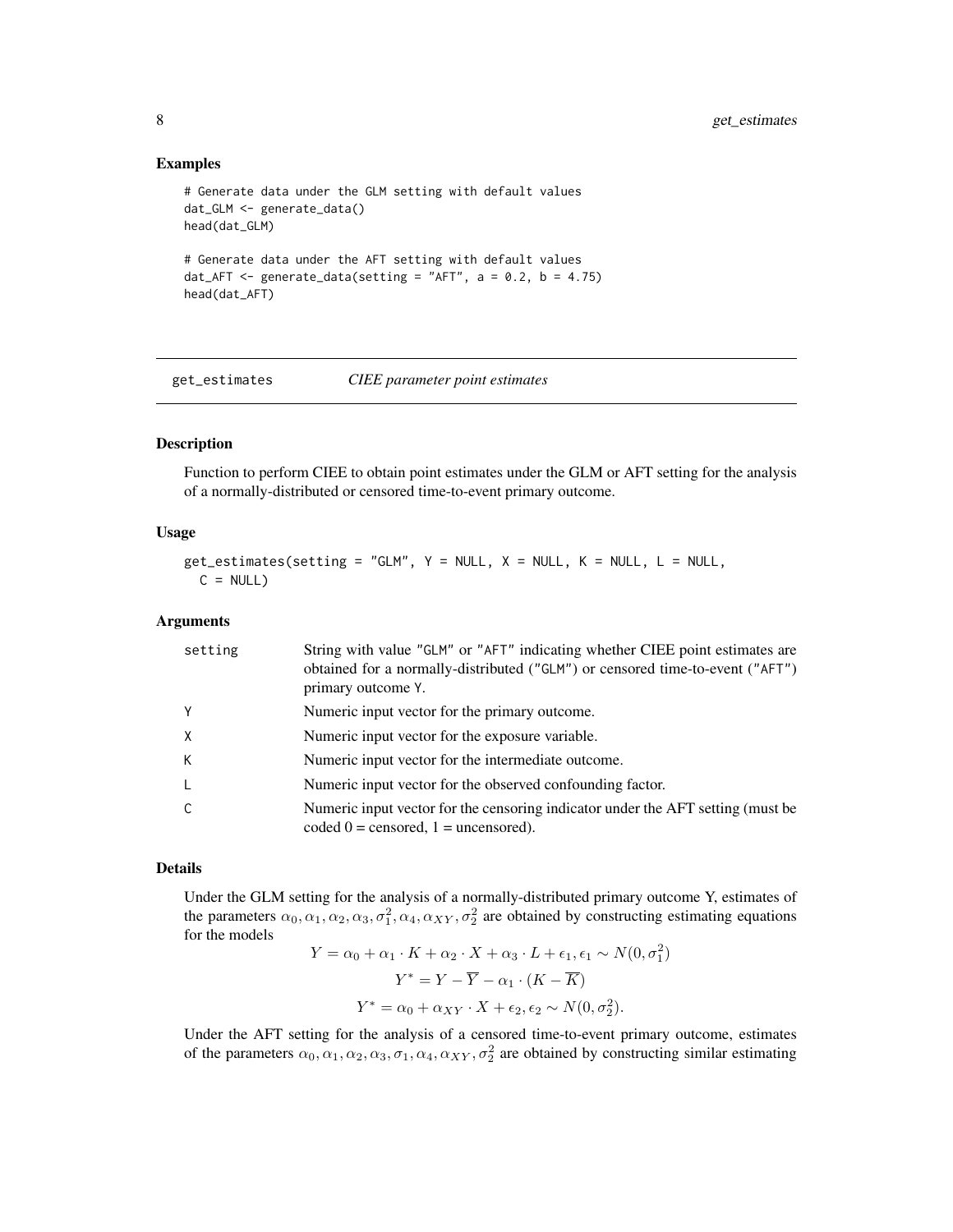<span id="page-8-0"></span>equations based on a censored regression model and adding an additional computation to estimate the true underlying survival times. In addition to the parameter estimates, the mean of the estimated true survival times is computed and returned in the output. For more details and the underlying model, see the vignette.

For both settings, the point estimates based on estimating equations equal least squares (and maximum likelihood) estimates, and are obtained using the  $\text{lm}$  $\text{lm}$  $\text{lm}$  and [survreg](#page-0-0) functions for computational purposes.

#### Value

Returns a list with point estimates of the parameters. Under the AFT setting, the mean of the estimated true survival times is also computed and returned.

#### Examples

```
dat_GLM <- generate_data(setting = "GLM")
get_estimates(setting = "GLM", Y = dat_GLM$Y, X = dat_GLM$X, K = dat_GLM$K,
             L = dat_GLM$L)dat_AFT \leq generate_data(setting = "AFT", a = 0.2, b = 4.75)
get_estimates(setting = "AFT", Y = dat_AFT$Y, X = dat_AFT$X, K = dat_AFT$K,
             L = dat_AFT$L, C = dat_AFT$C)
```
<span id="page-8-1"></span>

|  | naive se |
|--|----------|
|  |          |

#### naive\_se *Naive standard error estimates*

#### **Description**

Function to obtain naive standard error estimates for the parameter estimates of the [get\\_estimates](#page-7-1) function, under the GLM or AFT setting for the analysis of a normally-distributed or censored timeto-event primary outcome.

#### Usage

```
naive_se(setting = "GLM", Y = NULL, X = NULL, K = NULL, L = NULL,
 C = NULL
```
#### Arguments

| setting | String with value "GLM" or "AFT" indicating whether standard error estimates are<br>obtained for a normally-distributed ("GLM") or censored time-to-event ("AFT")<br>primary outcome Y. |
|---------|-----------------------------------------------------------------------------------------------------------------------------------------------------------------------------------------|
| Y       | Numeric input vector for the primary outcome.                                                                                                                                           |
| X       | Numeric input vector for the exposure variable.                                                                                                                                         |
| K       | Numeric input vector for the intermediate outcome.                                                                                                                                      |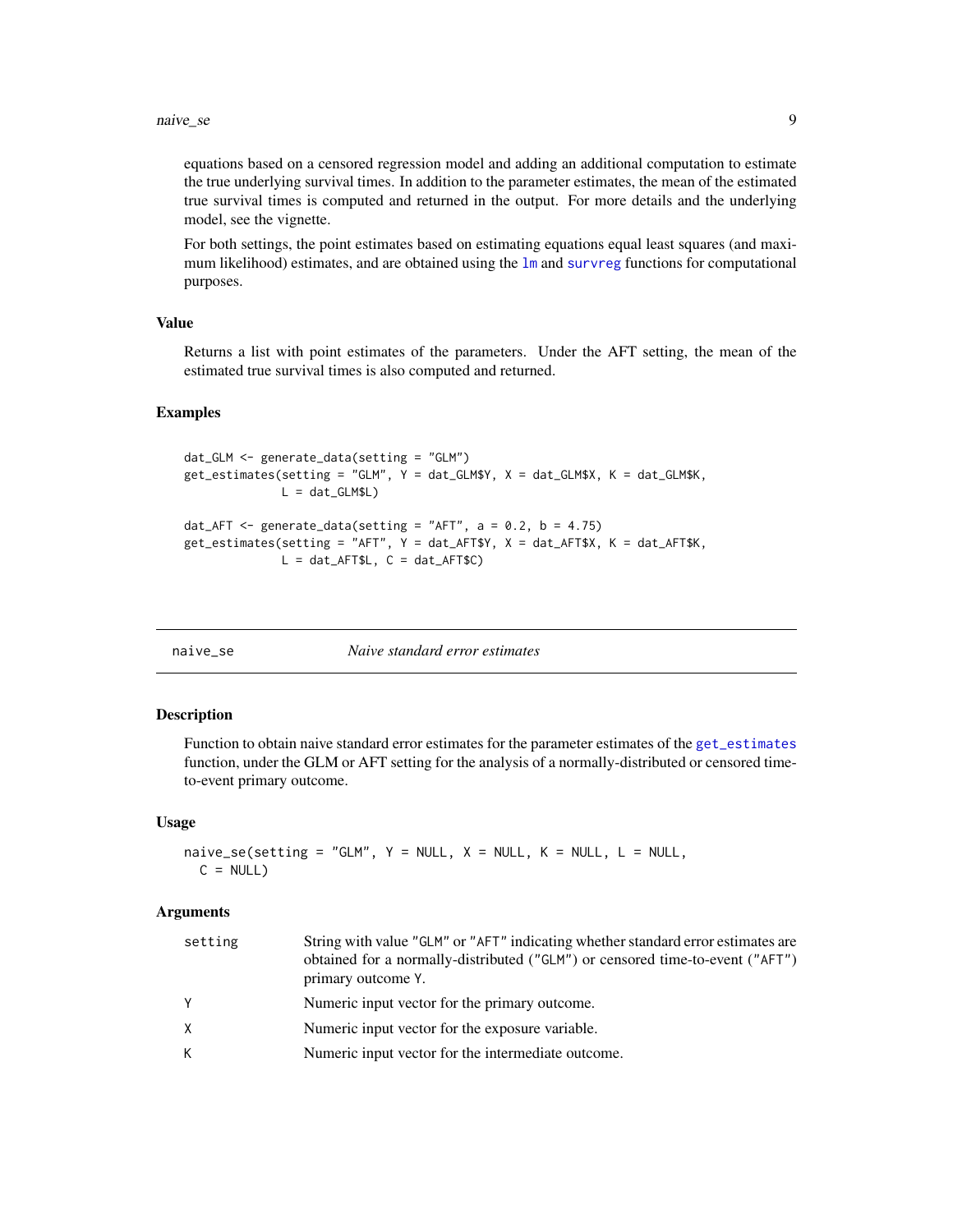<span id="page-9-0"></span>10 sandwich\_se

| Numeric input vector for the observed confounding factor.                                                                   |
|-----------------------------------------------------------------------------------------------------------------------------|
| Numeric input vector for the censoring indicator under the AFT setting (must be<br>coded $0 =$ censored, $1 =$ uncensored). |

# Details

Under the GLM setting for the analysis of a normally-distributed primary outcome Y, naive standard error estimates are obtained for the estimates of the parameters  $\alpha_0, \alpha_1, \alpha_2, \alpha_3, \alpha_4, \alpha_{XY}$  in the models

$$
Y = \alpha_0 + \alpha_1 \cdot K + \alpha_2 \cdot X + \alpha_3 \cdot L + \epsilon_1, \epsilon_1 \sim N(0, \sigma_1^2)
$$

$$
Y^* = Y - \overline{Y} - \alpha_1 \cdot (K - \overline{K})
$$

$$
Y^* = \alpha_0 + \alpha_{XY} \cdot X + \epsilon_2, \epsilon_2 \sim N(0, \sigma_2^2),
$$

using the [lm](#page-0-0) function, without accounting for the additional variability due to the 2-stage approach.

Under the AFT setting for the analysis of a censored time-to-event primary outcome, bootstrap standard error estimates are similarly obtained of the parameter estimates of  $\alpha_0, \alpha_1, \alpha_2, \alpha_3, \alpha_4, \alpha_{XY}$ from the output of the [survreg](#page-0-0) and [lm](#page-0-0) functions.

#### Value

Returns a vector with the naive standard error estimates of the parameter estimates.

#### Examples

dat <- generate\_data(setting = "GLM") naive\_se(setting = "GLM",  $Y = d$ at\$Y,  $X = d$ at\$X,  $K = d$ at\$K,  $L = d$ at\$L)

<span id="page-9-1"></span>

sandwich\_se *Sandwich standard error estimates*

### Description

Function to obtain consistent and robust sandwich standard error estimates based on estimating equations, for the parameter estimates of the [get\\_estimates](#page-7-1) function, under the GLM or AFT setting for the analysis of a normally-distributed or censored time-to-event primary outcome.

#### Usage

```
sandwich_se(setting = "GLM", scores = NULL, hessian = NULL)
```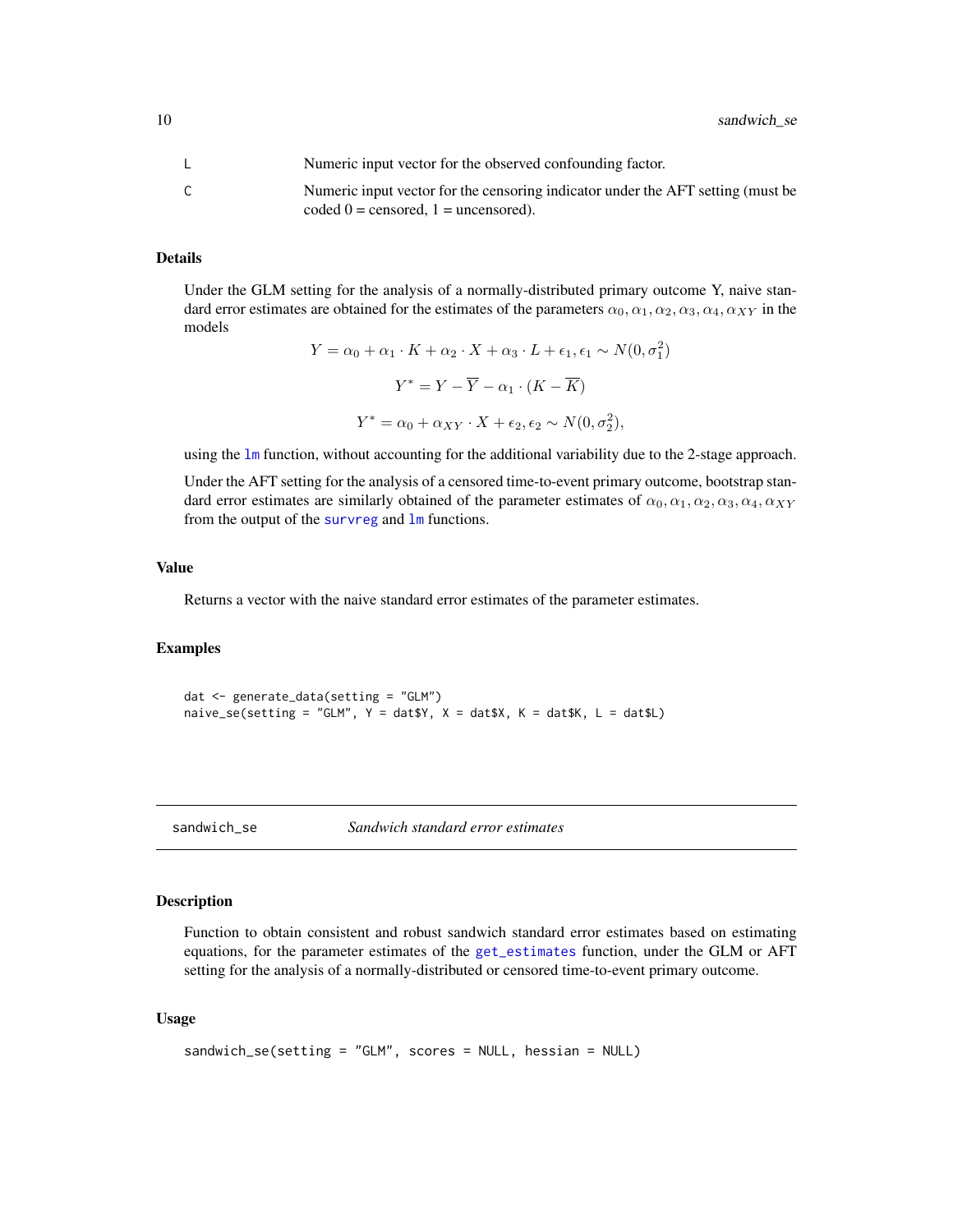# <span id="page-10-0"></span>sandwich\_se 11

#### **Arguments**

| setting | String with value "GLM" or "AFT" indicating whether standard error estimates are<br>obtained for a normally-distributed ("GLM") or censored time-to-event ("AFT")<br>primary outcome Y. |
|---------|-----------------------------------------------------------------------------------------------------------------------------------------------------------------------------------------|
| scores  | Score matrix of the parameters, which can be obtained using the scores func-<br>tion.                                                                                                   |
| hessian | Hessian matrix of the parameters, which can be obtained using the hessian<br>function.                                                                                                  |

#### Details

Under the GLM setting for the analysis of a normally-distributed primary outcome Y, robust sandwich standard error estimates are obtained for the estimates of the parameters  $\alpha_0,\alpha_1,\alpha_2,\alpha_3,\sigma_1^2,\alpha_4,\alpha_{XY},\sigma_2^2$ in the model

$$
Y = \alpha_0 + \alpha_1 \cdot K + \alpha_2 \cdot X + \alpha_3 \cdot L + \epsilon_1, \epsilon_1 \sim N(0, \sigma_1^2)
$$

$$
Y^* = Y - \overline{Y} - \alpha_1 \cdot (K - \overline{K})
$$

$$
Y^* = \alpha_0 + \alpha_{XY} \cdot X + \epsilon_2, \epsilon_2 \sim N(0, \sigma_2^2)
$$

by using the score and hessian matrices of the parameters.

Under the AFT setting for the analysis of a censored time-to-event primary outcome, robust sandwich standard error estimates are similarly obtained of the parameter estimates of  $\alpha_0, \alpha_1, \alpha_2, \alpha_3, \sigma_1, \alpha_4, \alpha_{XY}, \sigma_2^2$ . For more details and the underlying model, see the vignette.

#### Value

Returns a vector with the CIEE sandwich standard error estimates of the parameter estimates.

# Examples

```
# Generate data including Y, K, L, X under the GLM setting
dat <- generate_data(setting = "GLM")
# Obtain estimating functions expressions
estfunct <- est_funct_expr(setting = "GLM")
# Obtain point estimates of the parameters
estimates <- get_estimates(setting = "GLM", Y = dat$Y, X = dat$X,
                          K = datsK, L = datsL# Obtain matrices with all first and second derivatives
derivobj <- deriv_obj(setting = "GLM", logL1 = estfunct$logL1,
                     logL2 = estfunct$logL2, Y = dat$Y, X = dat$X,K = datsK, L = datsL, estimates = estimates)
# Obtain score and hessian matrices
results_scores <- scores(derivobj)
results_hessian <- hessian(derivobj)
```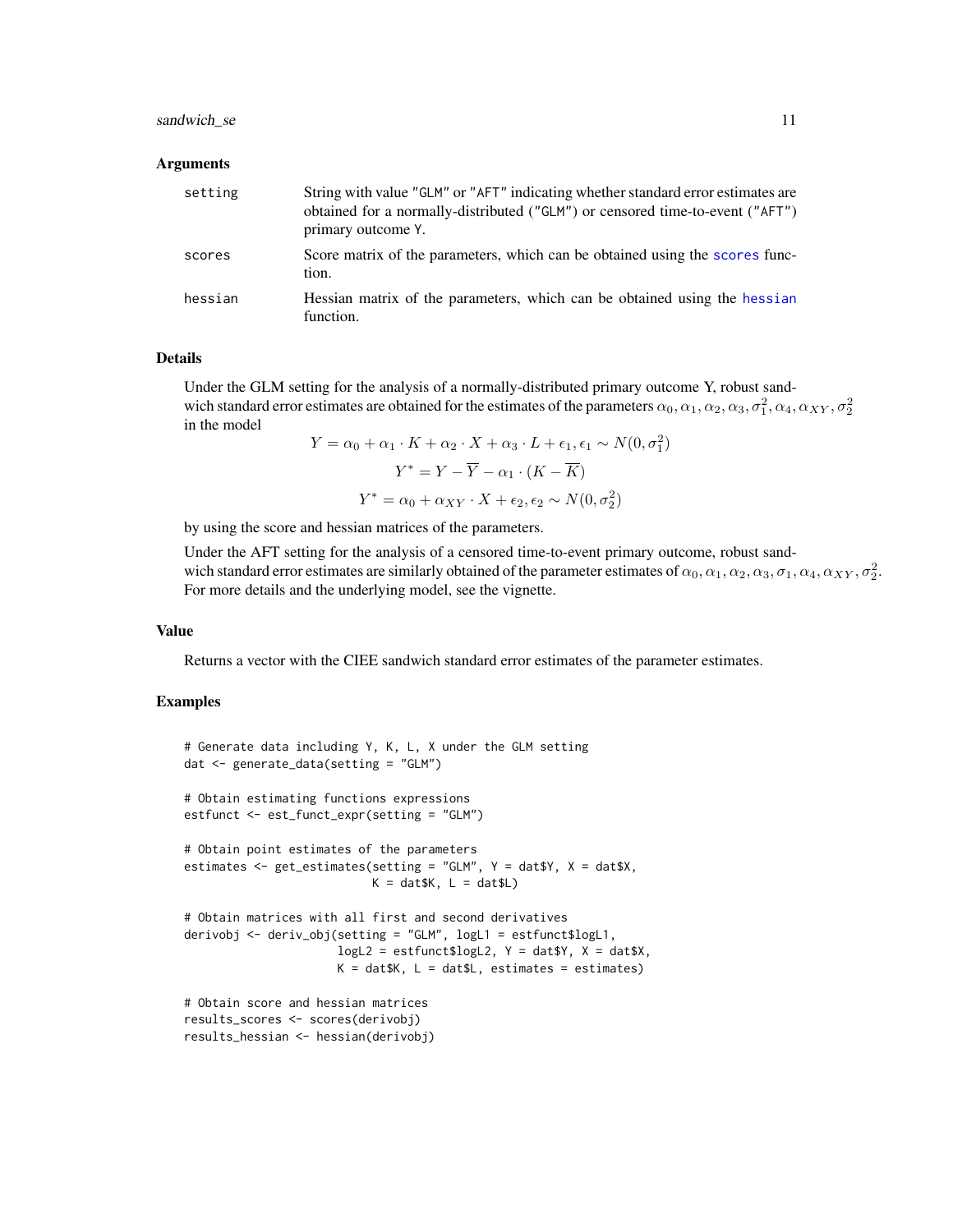```
# Obtain sandwich standard error estimates of the parameters
sandwich_se(scores = results_scores, hessian = results_hessian)
```
score\_and\_hessian\_matrix\_functions

*Score and hessian matrix based on the estimating functions.*

# <span id="page-11-1"></span>Description

Functions to compute the score and hessian matrices of the parameters based on the estimating functions, under the GLM and AFT setting for the analysis of a normally-distributed or censored time-to-event primary outcome. The score and hessian matrices are further used in the functions [sandwich\\_se](#page-9-1), [ciee](#page-2-1) and [ciee\\_loop](#page-2-2) to obtain robust sandwich error estimates of the parameter estimates of  $\alpha_0, \alpha_1, \alpha_2, \alpha_3, \sigma_1^2, \alpha_4, \alpha_{XY}, \sigma_2^2$  under the GLM setting and  $\alpha_0, \alpha_1, \alpha_2, \alpha_3, \sigma_1, \alpha_4, \alpha_{XY}, \sigma_2^2$ under the AFT setting.

#### Usage

```
deriv\_obj(setting = "GLM", logL1 = NULL, logL2 = NULL, Y = NULL,X = NULL, K = NULL, L = NULL, C = NULL, estimates = NULL)
```
scores(derivobj = NULL)

hessian(derivobj = NULL)

#### Arguments

| setting   | String with value "GLM" or "AFT" indicating whether the matrices are computed<br>under the GLM or AFT setting.                                                                                                                                                                                                                                                                                                            |
|-----------|---------------------------------------------------------------------------------------------------------------------------------------------------------------------------------------------------------------------------------------------------------------------------------------------------------------------------------------------------------------------------------------------------------------------------|
| logL1     | Expression of the function logL1 generated by the est_funct_expr function.                                                                                                                                                                                                                                                                                                                                                |
| logL2     | Expression of the function logL2 generated by the est_funct_expr function.                                                                                                                                                                                                                                                                                                                                                |
| Υ         | Numeric input vector for the primary outcome.                                                                                                                                                                                                                                                                                                                                                                             |
| Χ         | Numeric input vector for the exposure variable.                                                                                                                                                                                                                                                                                                                                                                           |
| K         | Numeric input vector for the intermediate outcome.                                                                                                                                                                                                                                                                                                                                                                        |
| L         | Numeric input vector for the observed confounding factor.                                                                                                                                                                                                                                                                                                                                                                 |
| C         | Numeric input vector for the censoring indicator under the AFT setting (must be<br>coded $0 =$ censored, $1 =$ uncensored).                                                                                                                                                                                                                                                                                               |
| estimates | Numeric input vector with point estimates of the parameters $\alpha_0, \alpha_1, \alpha_2, \alpha_3, \sigma_1^2$ ,<br>$\alpha_4, \alpha_{XY}, \sigma_2^2$ under the GLM setting and of $\alpha_0, \alpha_1, \alpha_2, \alpha_3, \sigma_1, \alpha_4, \alpha_{XY}, \sigma_2^2$ un-<br>der the AFT setting. Under the AFT setting, estimates must also contain the<br>mean of the estimated true survival times "y_adj_bar". |
| derivobj  | Output of the deriv_obj function used as input in the scores and hessian<br>functions.                                                                                                                                                                                                                                                                                                                                    |

<span id="page-11-0"></span>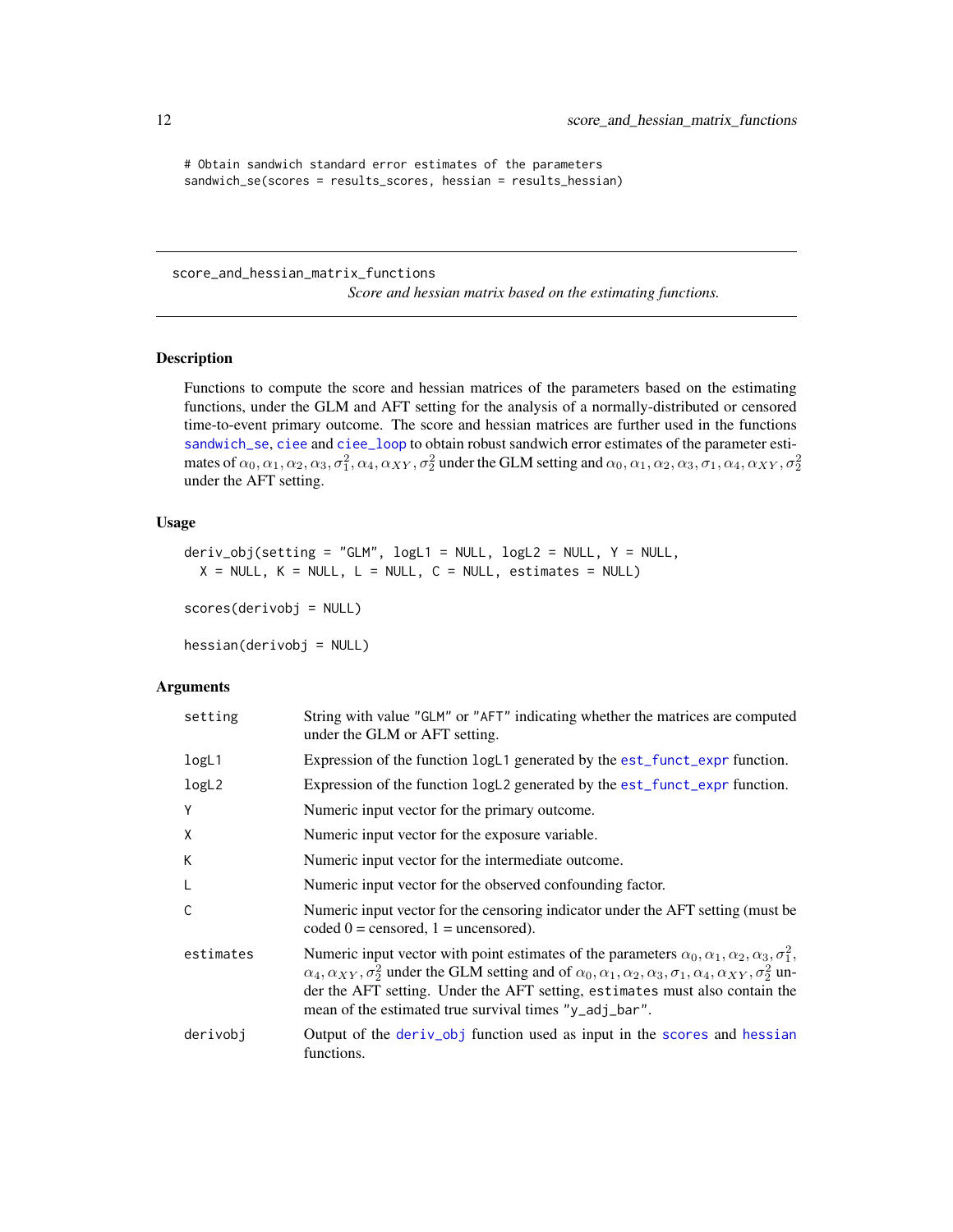#### <span id="page-12-0"></span>sem\_appl 13

#### Details

For the computation of the score and hessian matrices, first, the help function deriv<sub>-</sub>obj is used. In a first step, the expression of all first and second derivatives of the parameters is computed using the expressions of logL1 and logL2 from the [est\\_funct\\_expr](#page-4-1) as input. Then, the numerical values of all first and second derivatives are obtained for the observed data Y, X, K, L (and C under the AFT setting) and point estimates (estimates) of the parameters, for all observed individuals.

Second, the functions [scores](#page-11-1) and [hessian](#page-11-1) are used to extract the relevant score and hessian matrices with respect to logL1 and logL2 from the output of [deriv\\_obj](#page-11-1) and piece them together. For further details, see the vignette.

#### Value

The [deriv\\_obj](#page-11-1) function returns a list with objects logL1\_deriv, logL2\_deriv which contain the score and hessian matrices based on logL1, logL2, respectively.

The [scores](#page-11-1) function returns the  $(n \times 8)$  score matrix.

The [hessian](#page-11-1) function returns the  $(n \times 8 \times 8)$  hessian matrix.

# Examples

```
# Generate data including Y, K, L, X under the GLM setting
dat <- generate_data(setting = "GLM")
# Obtain estimating functions' expressions
estfunct <- est_funct_expr(setting = "GLM")
# Obtain point estimates of the parameters
estimates <- get_estimates(setting = "GLM", Y = dat$Y, X = dat$X,
                           K = dat$K, L = dat$L)
# Obtain matrices with all first and second derivatives
derivobj <- deriv_obj(setting = "GLM", logL1 = estfunct$logL1,
                      logL2 = estfunct$logL2, Y = dat$Y, X = dat$X,K = datsK, L = datsL, estimates = estimates)
names(derivobj)
head(derivobj$logL1_deriv$gradient)
# Obtain score and hessian matrices
scores(derivobj)
hessian(derivobj)
```
<span id="page-12-1"></span>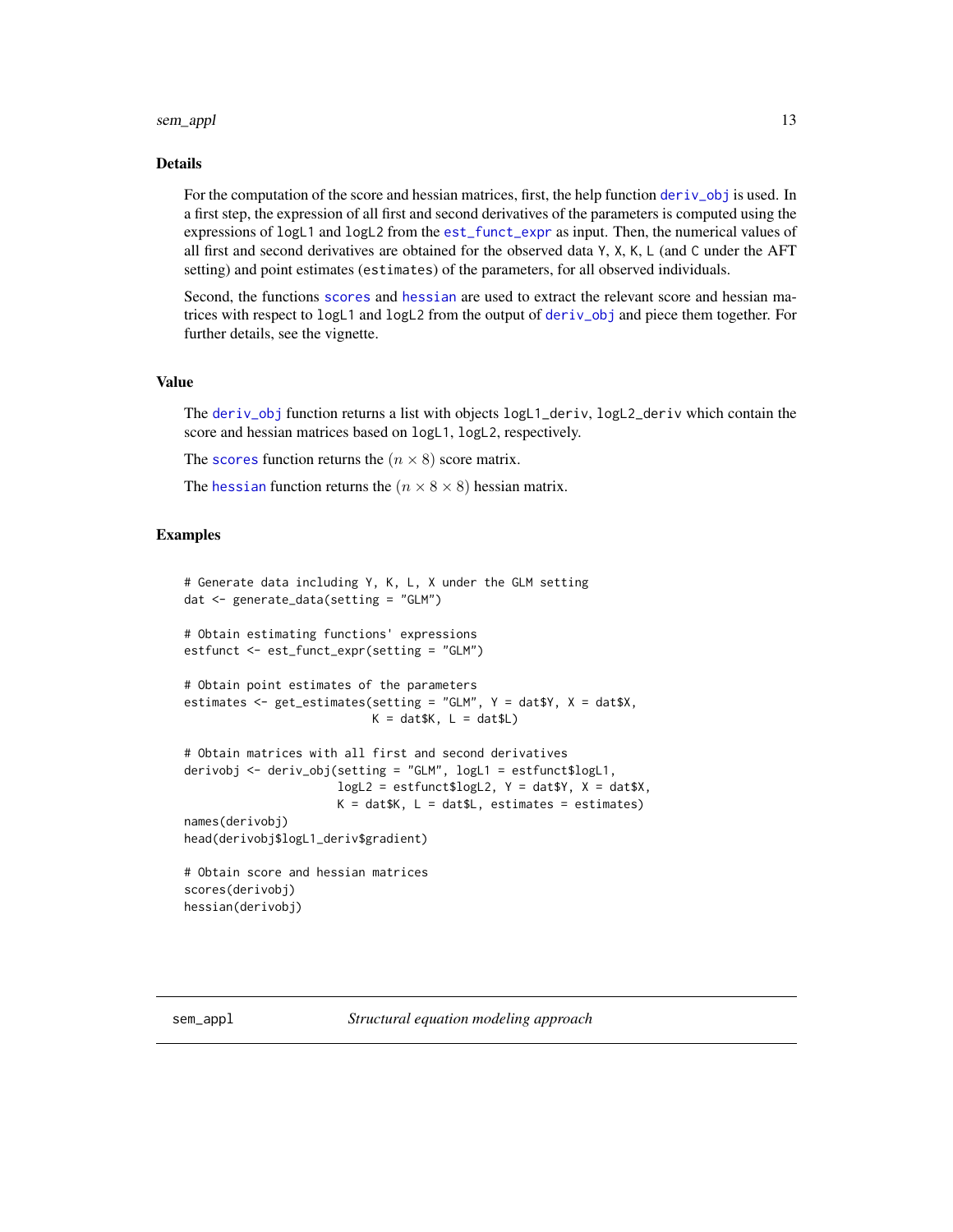# <span id="page-13-0"></span>Description

Function which uses the [sem](#page-0-0) function in the lavaan package to fit the model

$$
L = \alpha_0 + \alpha_1 \cdot X + \epsilon_1, \epsilon_1 \sim N(0, \sigma_1^2)
$$

$$
K = \alpha_2 + \alpha_3 \cdot X + \alpha_4 \cdot L + \epsilon_2, \epsilon_2 \sim N(0, \sigma_2^2)
$$

$$
Y = \alpha_5 + \alpha_6 \cdot K + \alpha_{XY} \cdot X + \epsilon_3, \epsilon_3 \sim N(0, \sigma_3^2)
$$

in order to obtain point and standard error estimates of the parameters  $\alpha_1, \alpha_3, \alpha_4, \alpha_6, \alpha_{XY}$  for the GLM setting. See the vignette for more details.

#### Usage

 $sem\_apply(Y = NULL, X = NULL, K = NULL, L = NULL)$ 

#### Arguments

| Y            | Numeric input vector for the primary outcome.             |
|--------------|-----------------------------------------------------------|
| X            | Numeric input vector for the exposure variable.           |
| К            | Numeric input vector for the intermediate outcome.        |
| $\mathbf{L}$ | Numeric input vector for the observed confounding factor. |

# Value

Returns a list with point estimates of the parameters (point\_estimates), standard error estimates (SE\_estimates) and p-values from large-sample Wald-type tests (pvalues).

# Examples

```
dat <- generate_data(setting = "GLM")
sem\_apply(Y = datY, X = datSX, K = datSK, L = datSL)
```
<span id="page-13-1"></span>summary.ciee *Summary function.*

# Description

Summary function for the [ciee](#page-2-1) and [ciee\\_loop](#page-2-2) functions.

# Usage

```
## S3 method for class 'ciee'
summary(object = NULL, ...)
```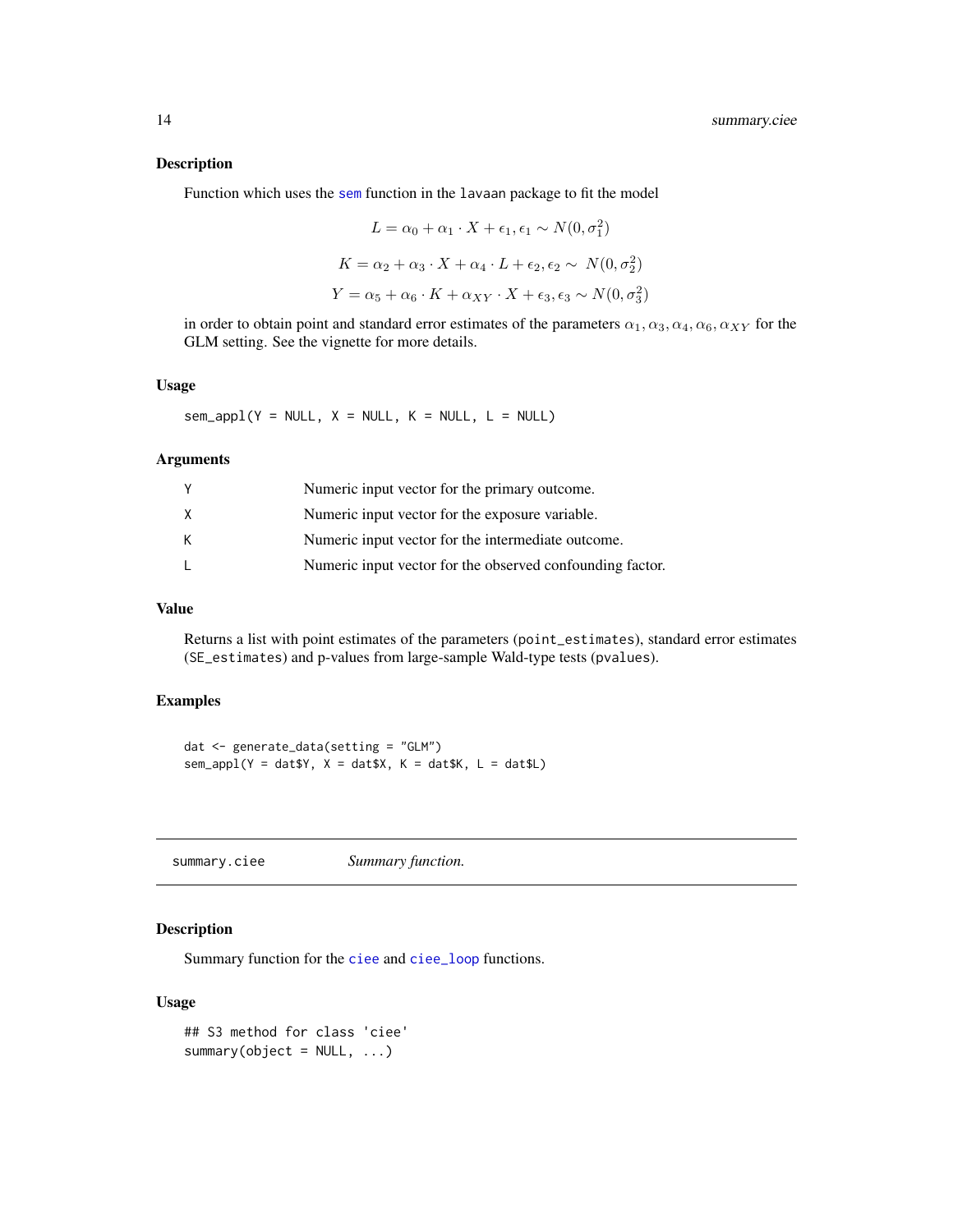#### <span id="page-14-0"></span>**Arguments**

| object   | ciee object (output of the ciee or ciee_loop function). |
|----------|---------------------------------------------------------|
| $\cdots$ | Additional arguments affecting the summary produced.    |

# Value

Formatted data frames of the results of all computed methods.

#### Examples

```
\text{maf} <- 0.2
n <- 1000
dat \leq generate_data(n = n, maf = maf)
datX \leq data.frame(X = dat$X)
names(datX)[1] <- "X1"
for (i in 2:10){
  X \le - stats::rbinom(n, size = 2, prob = maf)
  datX$X <- X
  names(datX)[i] <- paste("X", i, sep="")
}
results1 <- ciee(Y = dat$Y, X = datX$X1, K = dat$K, L = dat$L)
summary(results1)
results2 <- ciee_loop(Y = dat$Y, X = datX, K = dat$K, L = dat$L)
summary(results2)
```
traditional\_regression\_functions *Traditional regression approaches.*

#### <span id="page-14-1"></span>Description

Functions to fit traditional regression approaches for a quantitative normally-distributed primary outcome (setting = "GLM") and a censoredtime-to-event primary outcome (setting = "AFT"). [mult\\_reg](#page-14-1) fits the multiple regression approach and [res\\_reg](#page-14-1) computes the regression of residuals approach.

#### Usage

 $mult\_reg(setting = "GLM", Y = NULL, X = NULL, K = NULL, L = NULL,$  $C = NULL$ 

 $res\_reg(Y = NULL, X = NULL, K = NULL, L = NULL)$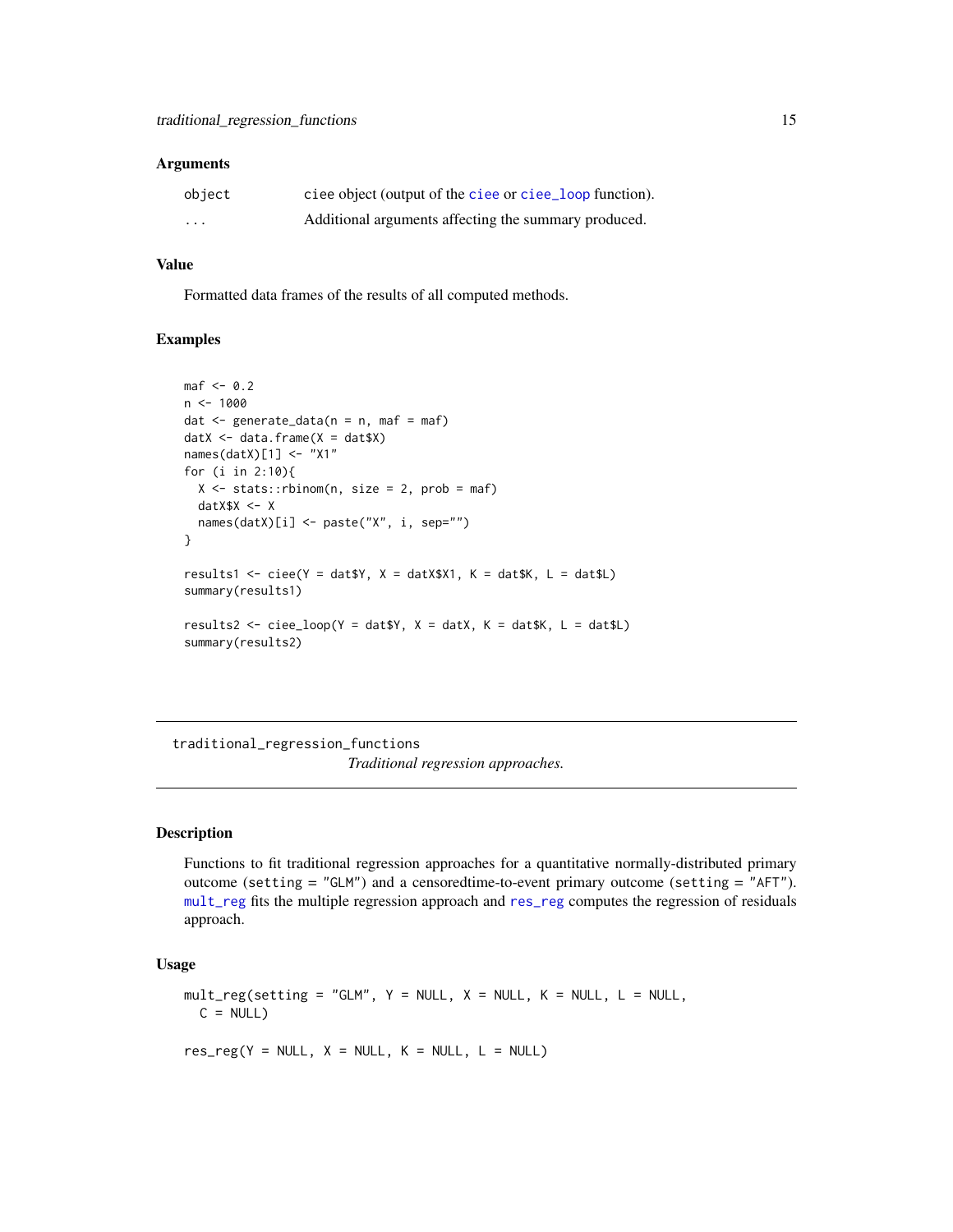#### <span id="page-15-0"></span>Arguments

| setting | String with value "GLM" or "AFT" indicating whether the approaches are fitted<br>for a normally-distributed primary outcome Y ("GLM") or a censored time-to-<br>event primary outcome Y ("AFT"). Under the "AFT" setting, only mult_reg is<br>available. |
|---------|----------------------------------------------------------------------------------------------------------------------------------------------------------------------------------------------------------------------------------------------------------|
| Υ       | Numeric input vector of the primary outcome.                                                                                                                                                                                                             |
| X       | Numeric input vector of the exposure variable.                                                                                                                                                                                                           |
| К       | Numeric input vector of the intermediate outcome.                                                                                                                                                                                                        |
|         | Numeric input vector of the observed confounding factor.                                                                                                                                                                                                 |
|         | Numeric input vector of the censoring indicator under the AFT setting (must be<br>coded $0 =$ censored, $1 =$ uncensored).                                                                                                                               |

# Details

In more detail, for a quantitative normally-distributed primary outcome Y, [mult\\_reg](#page-14-1) fits the model

$$
Y = \alpha_0 + \alpha_1 \cdot K + \alpha_{XY} \cdot X + \alpha_2 \cdot L + \epsilon
$$

and obtains point and standard error estimates for the parameters  $\alpha_0, \alpha_1, \alpha_{XY}, \alpha_2$ . [res\\_reg](#page-14-1) obtains point and standard error estimates for the parameters  $\alpha_0, \alpha_1, \alpha_2, \alpha_3, \alpha_{XY}$  by fitting the models

$$
Y = \alpha_0 + \alpha_1 \cdot K + \alpha_2 \cdot L + \epsilon_1
$$

$$
\hat{\epsilon}_1 = \alpha_3 + \alpha_{XY} \cdot X + \epsilon_2
$$

Both functions use the 1m function and also report the provided p-values from t-tests that each parameter equals 0. For the analysis of a censored time-to-event primary outcome Y, only the multiple regression approach is implemented. Here, [mult\\_reg](#page-14-1) fits the according censored regression model to obtain coefficient and standard error estimates as well as p-values from large-sample Wald-type tests by using the [survreg](#page-0-0) function. See the vignette for more details.

# Value

Returns a list with point estimates of the parameters point\_estimates, standard error estimates SE\_estimates and p-values pvalues.

#### Examples

```
dat_GLM <- generate_data(setting = "GLM")
mult_reg(setting = "GLM", Y = dat_GLM$Y, X = dat_GLM$X, K = dat_GLM$K,
        L = dat_GLM$L)res\_reg(Y = dat\_GLM$Y, X = dat\_GLM$X, K = dat\_GLM$K, L = dat\_GLM$L)dat_AFT \leq generate_data(setting = "AFT", a = 0.2, b = 4.75)
mult_reg(setting = "AFT", Y = dat_AFT$Y, X = dat_AFT$X, K = dat_AFT$K,
        L = dat_AFT$L, C = dat_AFT$C)
```